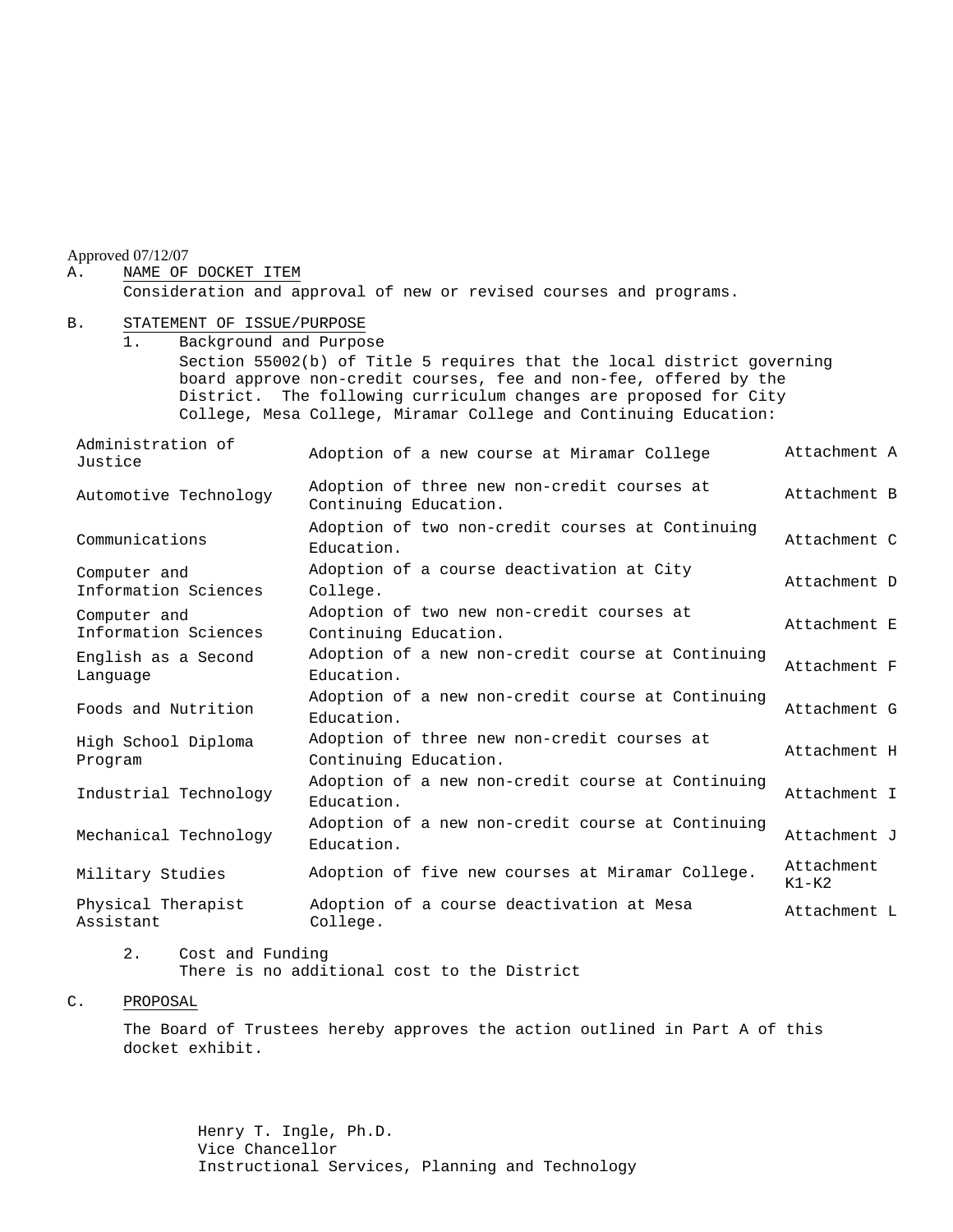Adoption of a new course at Miramar College.

Proposed course at Miramar College:

## **386 Leadership Theory and Practice 3 hours lecture, 3 units Grade Only**

*Advisory:* English 101 with a grade of "C" or better, or equivalent or Assessment Skill Levels R6 and W6.

*Limitation on Enrollment:* This course is not open to students with previous credit for Military Science 110.

This course provides an interdisciplinary foundation in the field of leadership theory and practice. Students study the foundational principles, definitions, and various models of leadership. Topics include leadership traits, skills, styles, and processes; contingency, path-goal, and leader-member exchange theory; psychological, social, and cultural aspects of leadership; and ethics. Students also develop a personal philosophy of leadership and its application to the workplace and everyday life. This course is designed for current or future leaders in public safety organizations, the armed forces, government, business, academia, and non-profit organizations. This course is cross-listed as Military Science (MILS) 110. (FT) Associate Degree Credit & transfer to CSU and/or private colleges and universities.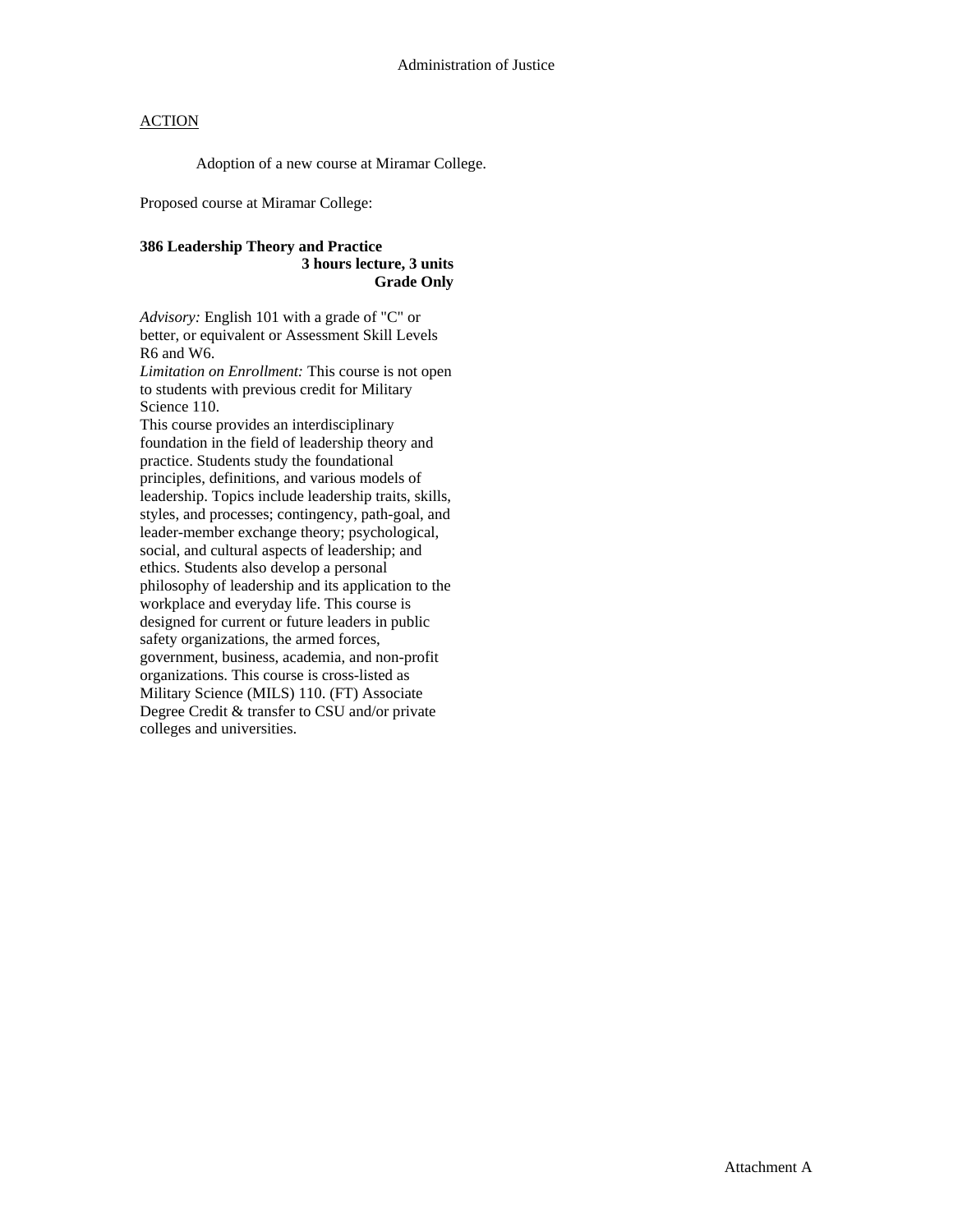Adoption of three new non-credit courses at Continuing Education.

Proposed courses at Continuing Education:

## **411A Auto Body Refinishing Technician 415 Total hours Non Fee**

This open-entry/exit certified training course is designed to teach skills required for entry-level employment in auto body refinishing and related industries. This course includes guided practice in a simulated work environment, in sanding, masking, detailing, spot painting, and complete body painting. Course competencies are based on standards developed by the National Automotive Technicians Education Foundation (NATEF) and the Inter-Industry Conference on Auto Collision Repair standards I-CAR. (FT)

### **414 Basic Upholstery Skills**

### **250 Total hours Non Fee**

This is an open-entry/exit, competency based course providing training and hands-on experience for entry-level employment in the automotive, furniture and related upholstery industries. Practical instruction is conducted in a real world business environment with tools and equipment used in the industry today. Competency standards are approved by the industry advisory board. (FT)

#### **507A Engine/Electrical/Performance 310 Total hours Non Fee**

Prerequisite: Valid California Driver's License. An open entry/open exit course in the skills required for entry-level employment as an automotive technician. The course includes instruction in safety procedures and the proper use of hand tools and equipment; and diagnosing and repairing malfunctions in the gasoline engine and its electrical, fuel and emission control systems to NATEF standards. This course is articulated with the Miramar College automotive program – college credit may be awarded. (FT)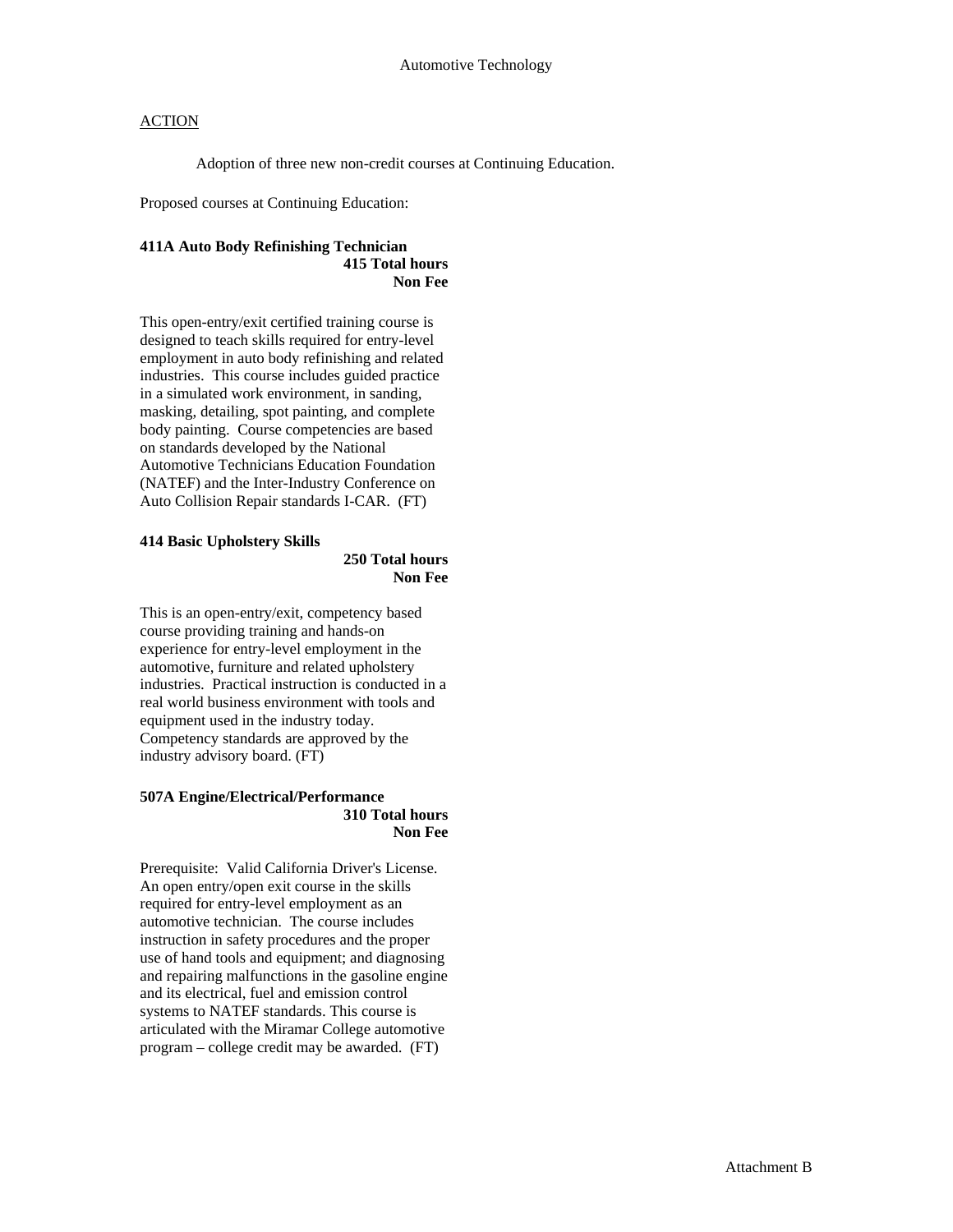Adoption of two new non-credit courses at Continuing Education.

Proposed courses at Continuing Education:

## **630A Interactive Media-Multimedia 320 Total hours Non Fee**

This course is designed to provide students with the fundamentals of interactive media design and technical skills for employment or additional education and training. It provides a hands-on approach to planning, designing and creating interactive multimedia projects. This course will include the development of a portfolio of interactive projects, team activities and possible internships with industry partners. (FT)

#### **630B Interactive Media-Web**

**265 Total hours Non Fee** 

This course is designed to provide students with the fundamentals of interactive media design and technical skills for employment or additional education and training. It provides a hands-on approach to planning, designing and creating interactive Web pages for an intranet or World Wide Web site. This course will include the development of a portfolio of interactive projects, team activities and possible internships with industry partners. (FT)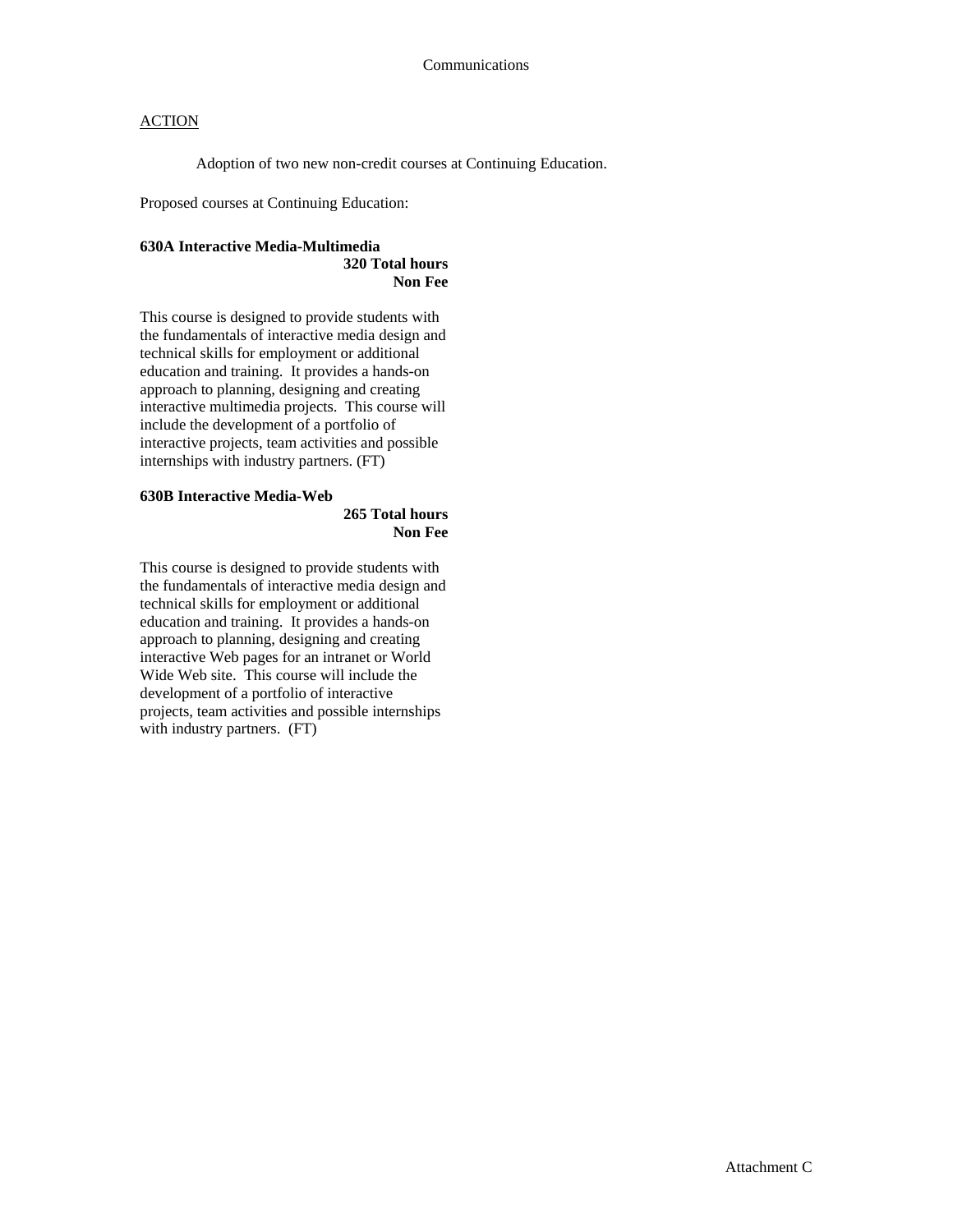Adoption of a course deactivation at City College.

Proposed course deactivation at City College:

## **124B Data Base Programming II .75 hours lecture, .75 hours lab, 1 unit Grade Only**

*Limitation on Enrollment:* This course is not open to students with previous credit for Computer and Information Sciences 124. This course includes advanced theories in the development of a data base system using a selected data base application. Emphasis will be placed on the actual development and programming. The application to be used will be announced in the college class schedule. (FT) Associate Degree Credit & transfer to CSU and/or private colleges and universities.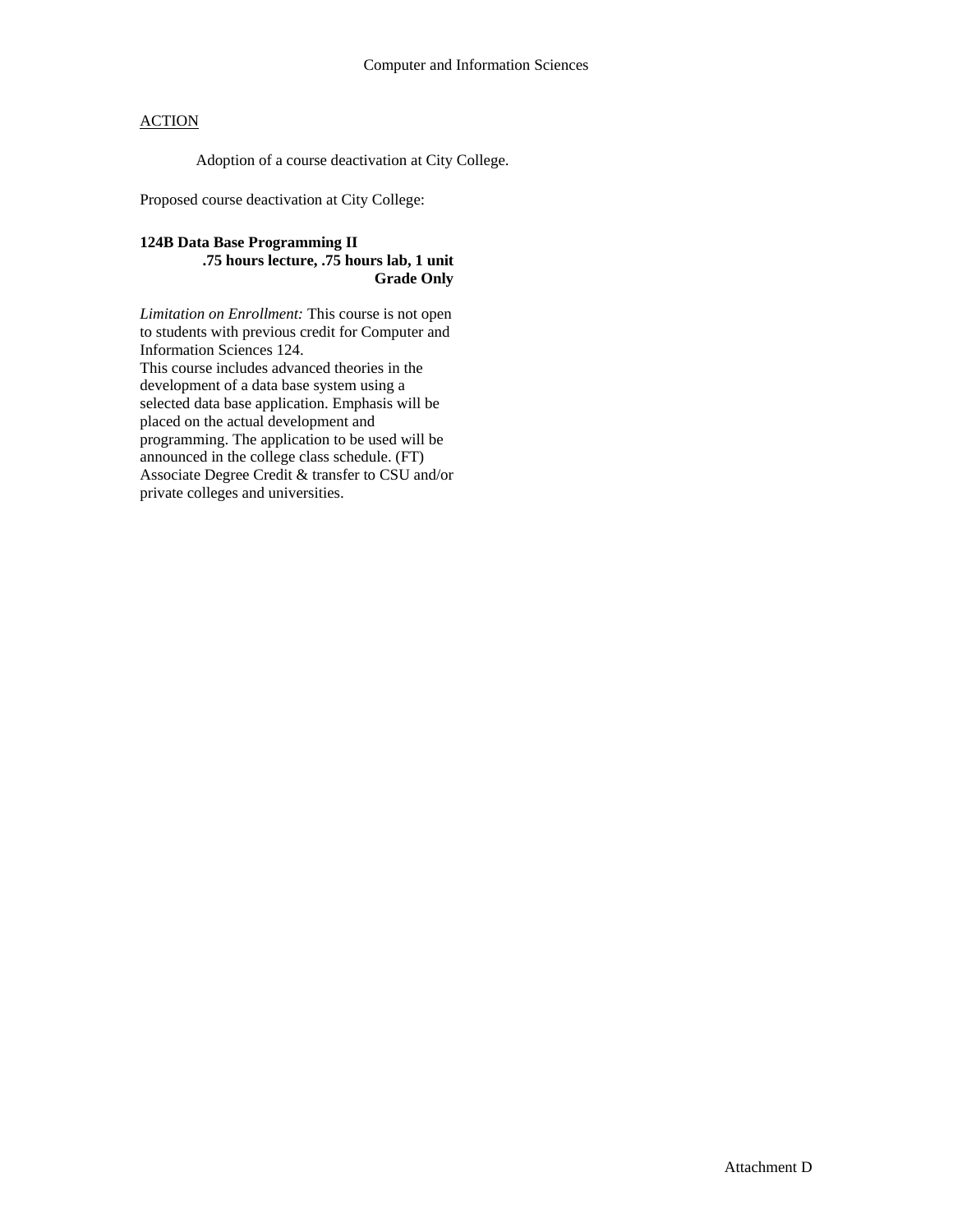Adoption of two new non-credit courses at Continuing Education.

Proposed courses at Continuing Education:

## **625 Web Server Maint & Security 1 450 Total hours Non Fee**

This course deals with topics such as planning and installation of operating system software, TCP/IP networking concepts and implementation, computer programming, setup and maintenance of both the Internet Information System (IIS) and Apache web servers, security of the operating system, and the web server. (FT)

### **626 Web Server Maint & Security 2 450 Total hours Non Fee**

This course focuses on CGI scripting and using common programming languages such as VB Scripting, Perl, and PHP. Implementation of associated server functions such as Domain Name Services and email (SendMail, MS Exchange) are covered as well as Web databases. (FT)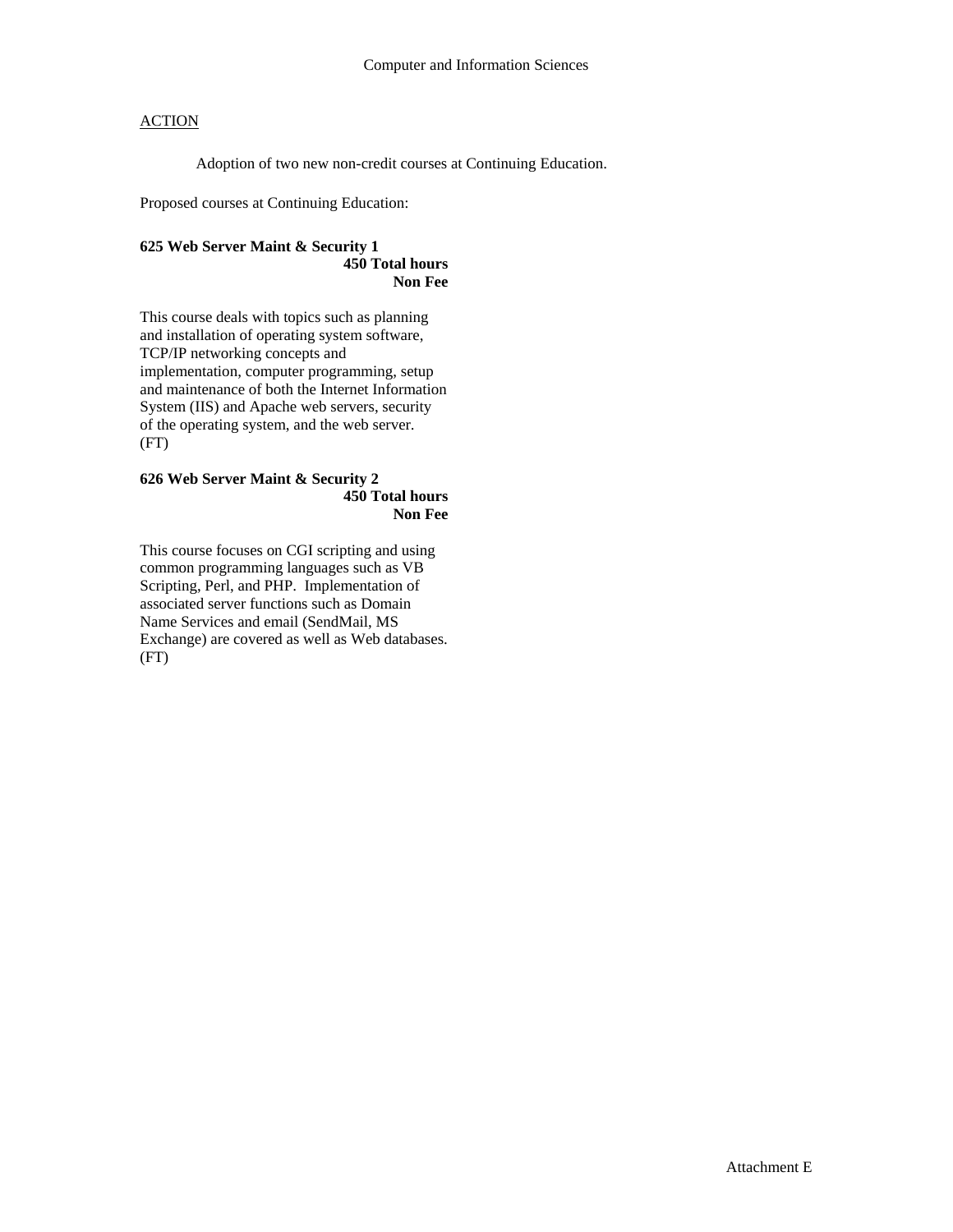Adoption of a new non-credit course at Continuing Education.

Proposed course at Continuing Education:

### **441 ESL/Citizenship Interview Prep 270 Total hours Non Fee**

This course emphasizes the skills needed to pass the oral interview with the United States Citizenship and Immigration Services (USCIS) in order to become a naturalized citizen. The course focus is on the content of the N-400 form, with review of its vocabulary and questions. The course also reviews American History and Government with interactive practice, and reviews skills necessary to pass the reading and written test portions of the interview. Using mock interviews, the course combines all parts of the interview process to assess the skills needed to pass the USCIS interview. (FT)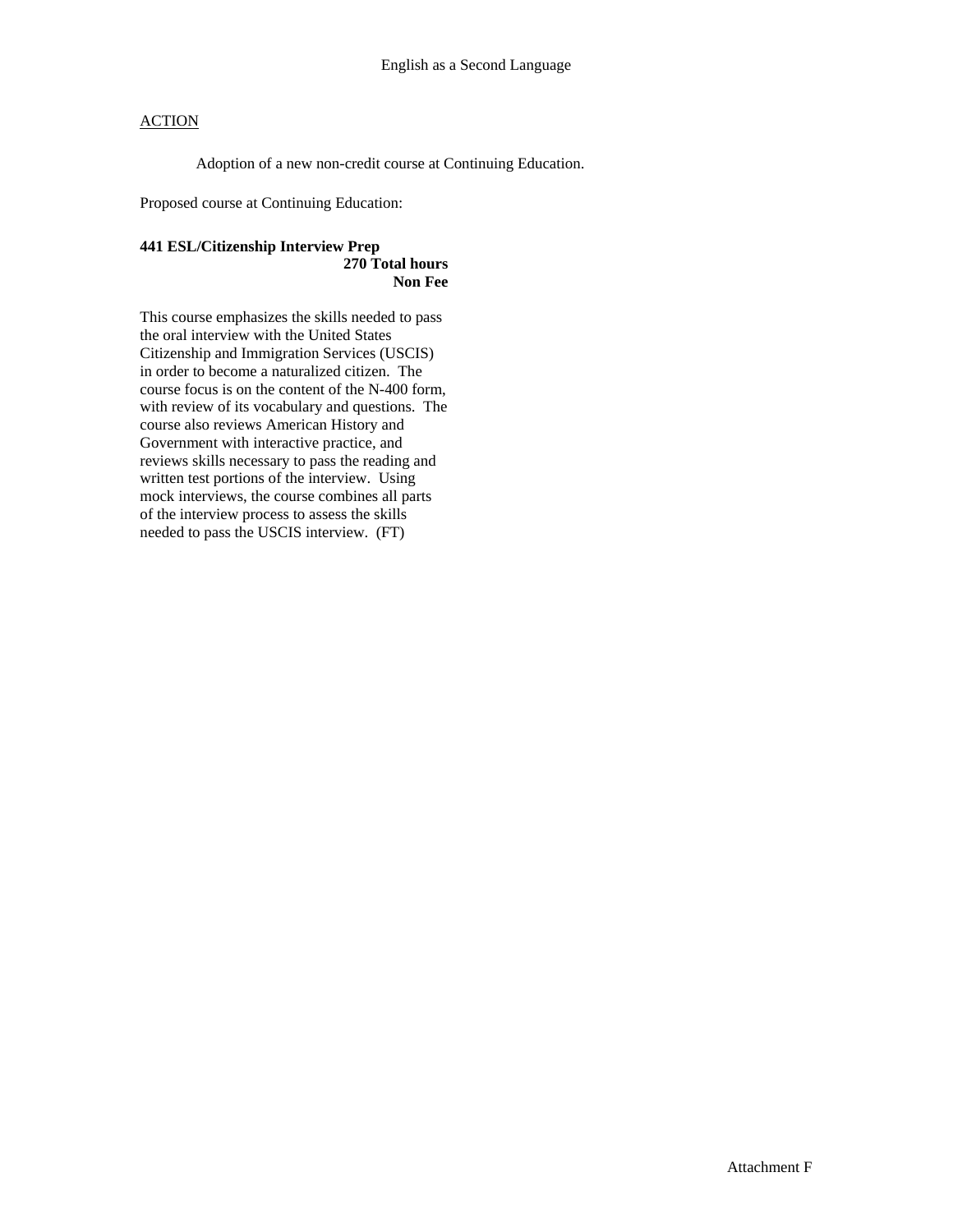Adoption of a new non-credit course at Continuing Education.

Proposed course at Continuing Education:

#### **628 Advanced Bakeshop Skills**

**108 Total hours Non Fee** 

Prerequisite: FDNT 627 Professional Bakeshop Skills; FDNT 675 Culinary Arts V; or teacher recommendation. Learn advanced bakeshop skills, baking and pastry making. Explore the advanced culinary skills in the baking industry from baking theory and techniques to hands-on production techniques used in working kitchens and bakeries. Students will prepare a variety of advanced bakeshop products. Advanced plating techniques will be highlighted. (FT)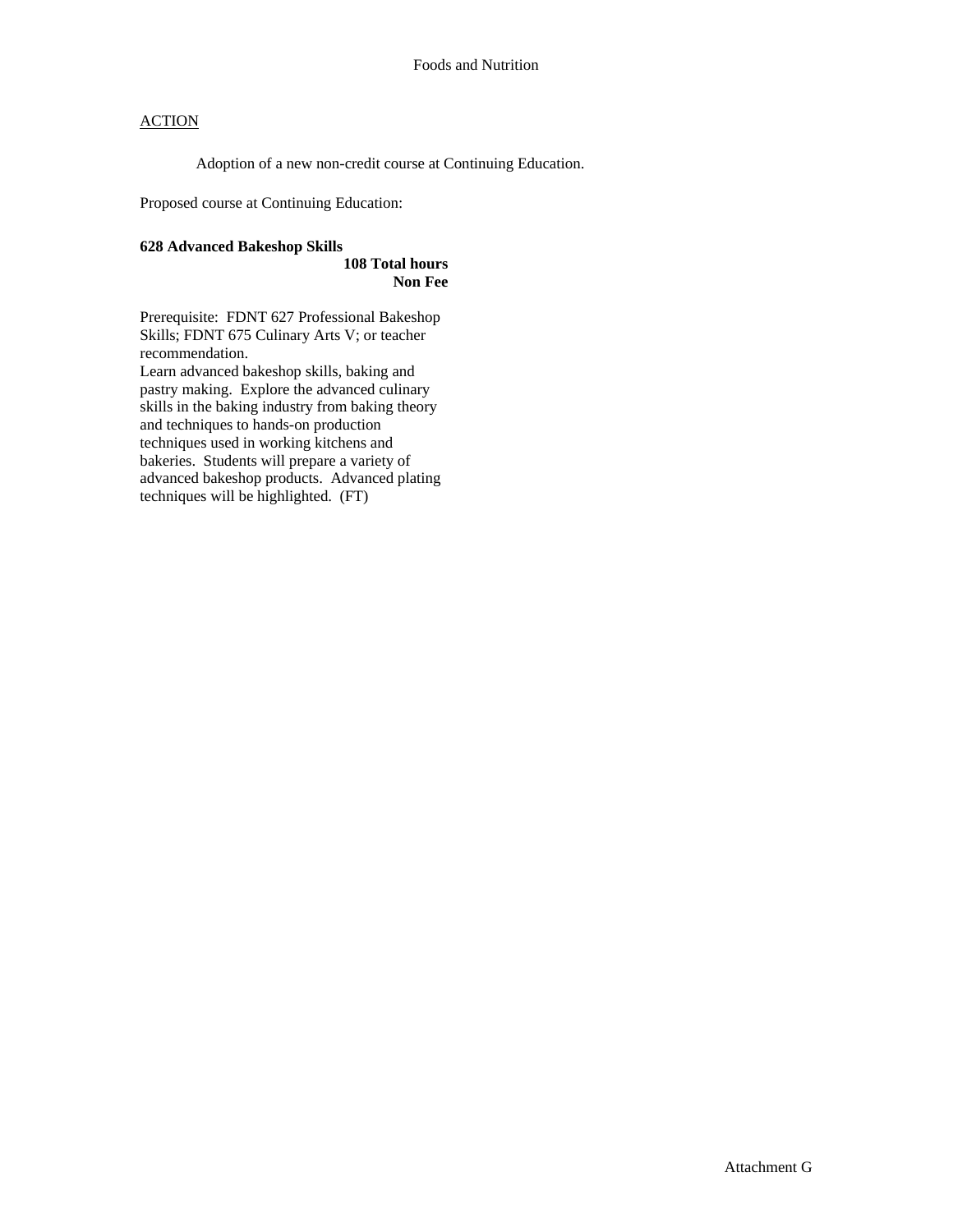Adoption of three new non-credit courses at Continuing Education.

Proposed courses at Continuing Education:

#### **411 English 3-4, Second Semester**

**90 Total hours Non Fee** 

In this course, students read, analyze, discuss and think critically using a variety of works and sources. Students write essays and other types of texts for various purposes and audiences that demonstrate effective logical, and precise presentation of ideas. Instruction in each standards-based unit of study interrelates reading, writing, oral communication and language study. (FT)

### **416 American Literature 1&2 Sem 2 90 Total hours Non Fee**

The second semester of American Literature emphasizes skills and strategies for independent reading, analyzing, and writing about works of American literature from the late 19th century to the present. Relevant social, political, cultural, and religious issues in works from the Age of Realism, the Modernist Period, and the Post Modern Era are discussed. Instruction in each standards-based unit of study interrelates reading, writing, oral communication, and language study. (FT)

#### **466 Algebra 3-4, Second Semester 90 Total hours Non Fee**

Prerequisite: Successful completion of Algebra 3-4 first semester or equivalent. This two semester course complements and expands the mathematical content and concepts introduced in Algebra 3-4, first semester. Algebra 4 covers systems of equations and inequalities, quadratic functions and their graphs, nonlinear inequalities, binomial theoum, sequences and series, and solid geometry. The course includes application problems involving the topics covered. (FT)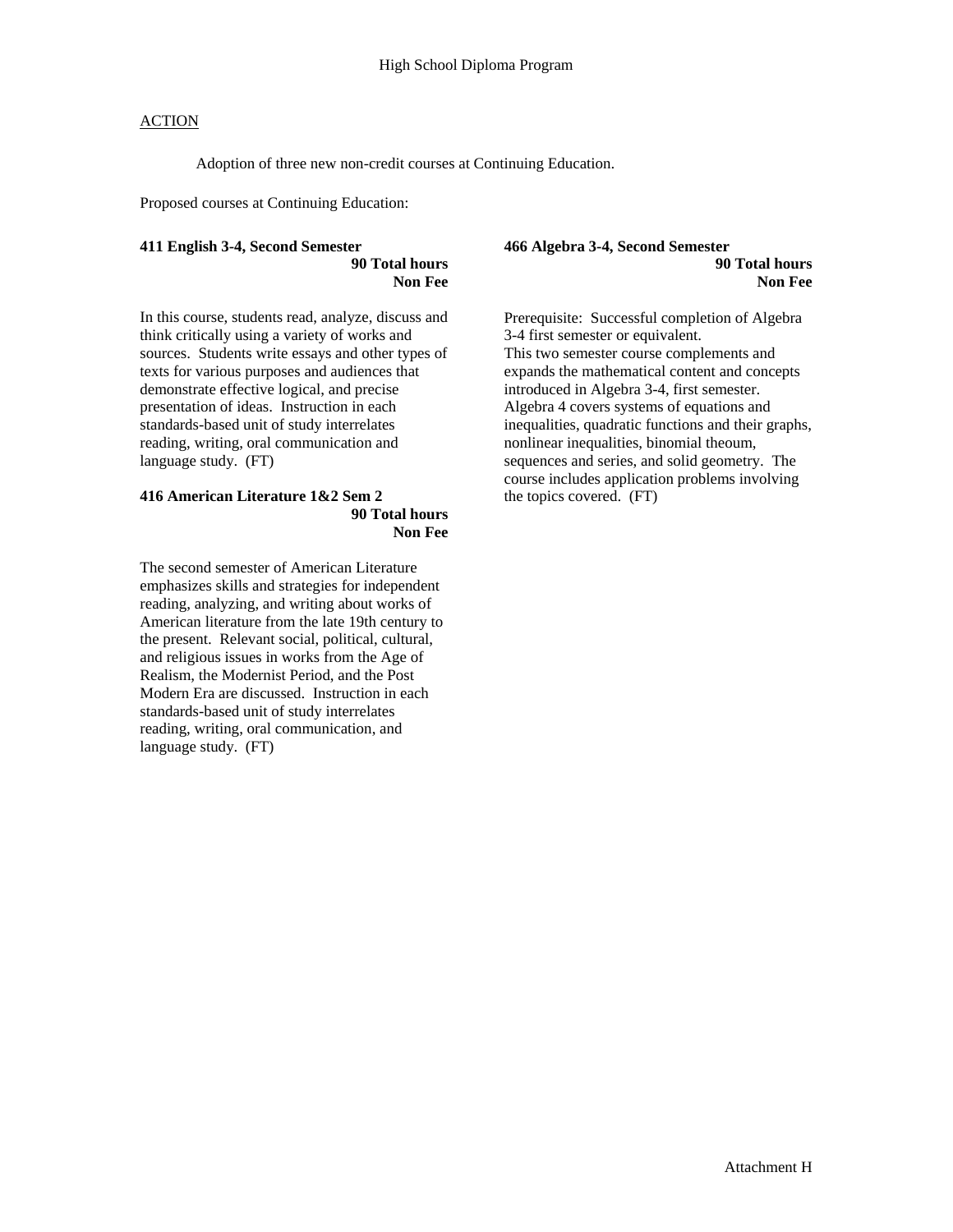Adoption of a new non-credit course at Continuing Education.

Proposed course at Continuing Education:

#### **405A Machine Shop**

## **260 Total hours Non Fee**

Prerequisite: INDT 405 Basic Machine Shop This is an open entry/exit course designed to prepare students for entry-level employment in the machine industry. The course includes shop safety, use of precision measuring tools, shop math, milling machine operation, precision grinding and introduction to automated manufacturing, including Computer Numerical Control. College credit may be available upon petition. (FT)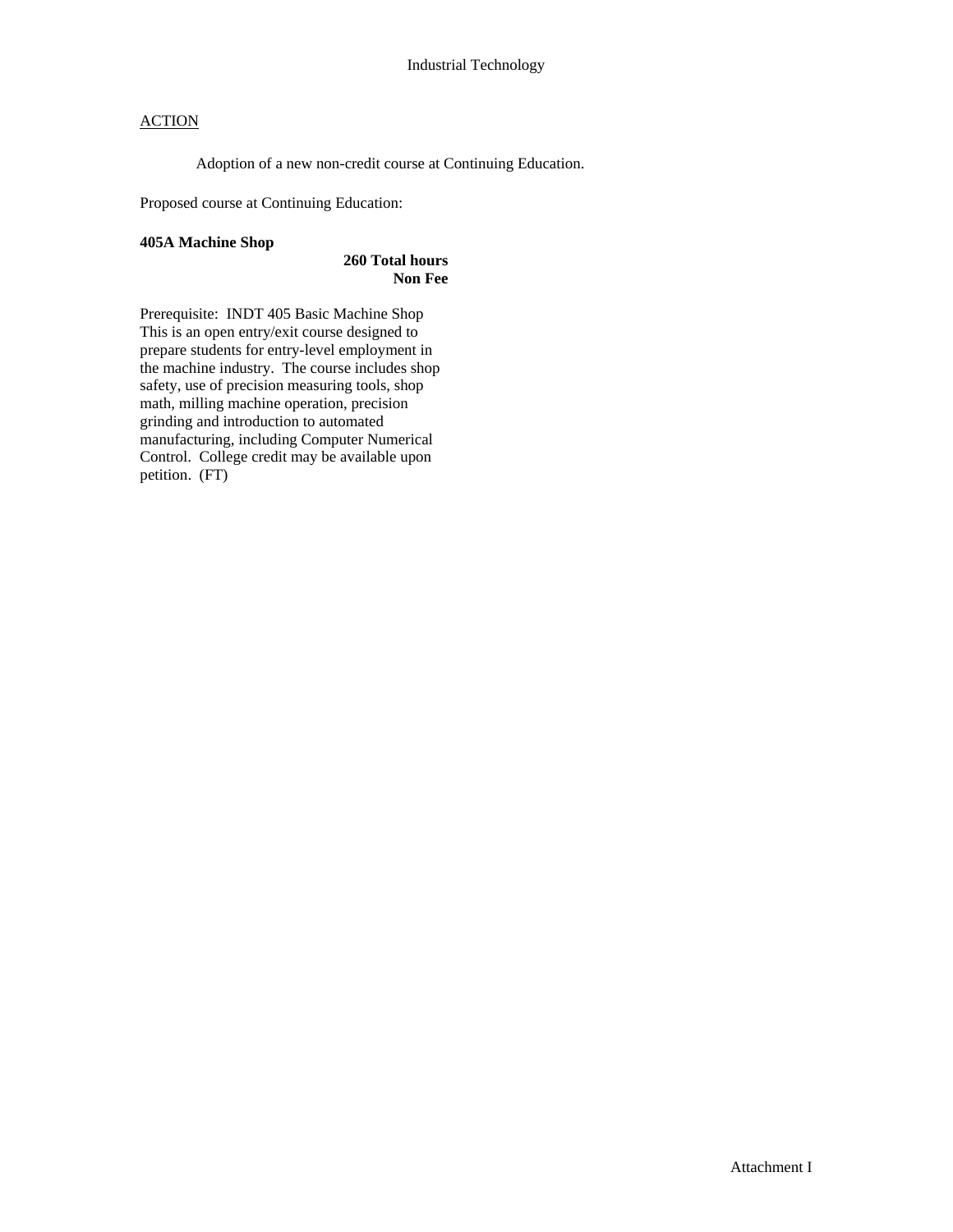Adoption of a new non-credit course at Continuing Education.

Proposed course at Continuing Education:

## **400A Refrigeration/Air Conditioning 285 Total hours Non Fee**

This is an open entry/exit course in the entry level skills required for employment in the Refrigeration and Air Conditioning Repair industry. Instruction in the theory of operation, diagnosis, and the repair of major household refrigeration and air conditioning units is included. (FT)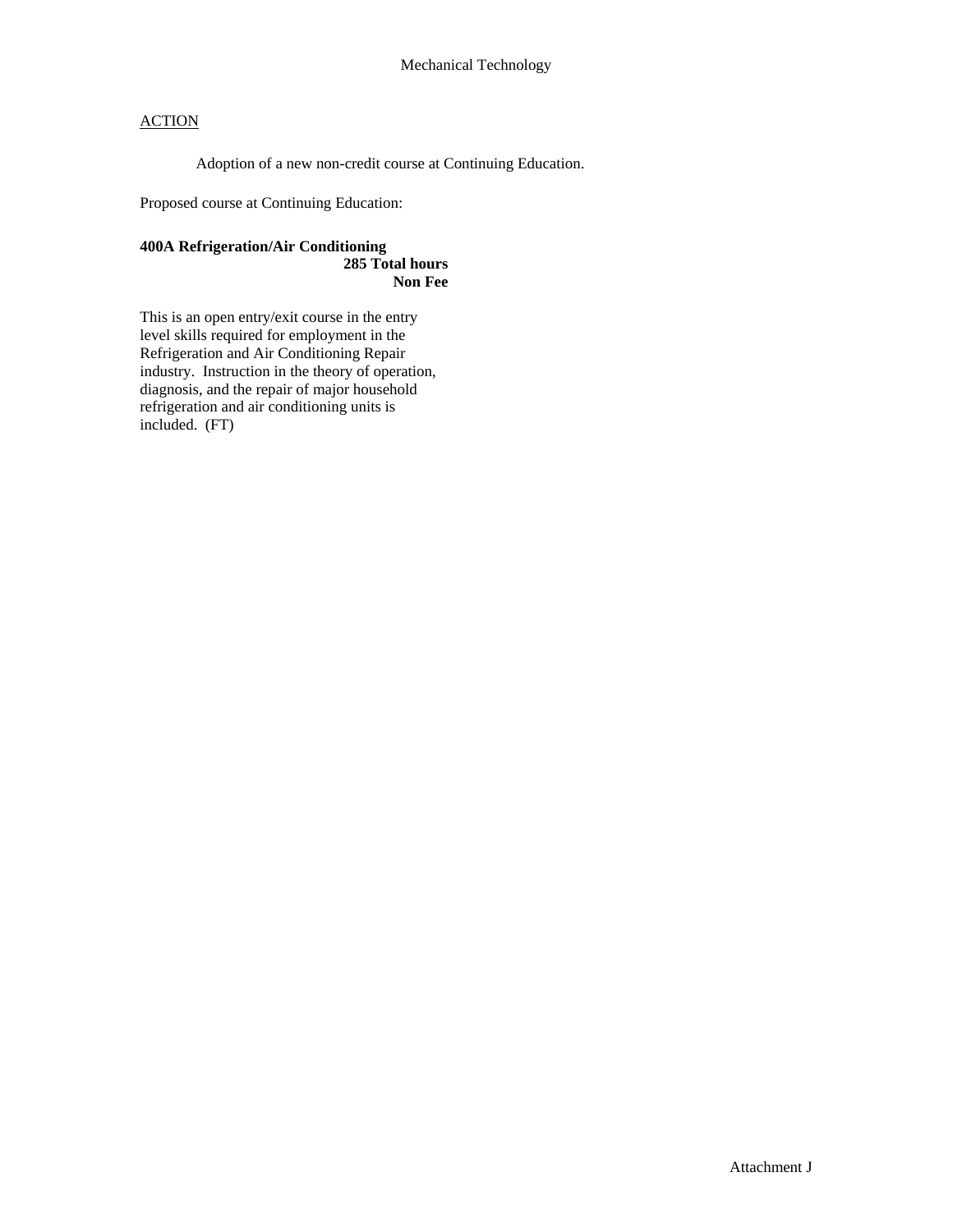Adoption of five new courses at Miramar College.

Proposed courses at Miramar College:

## **101 Introduction to Military Science 2 hours lecture, 2 units Grade Only**

*Advisory:* English 51 and English 56, each with a grade of "C" or better, or equivalent, or Assessment Skill Levels W5 and R5. This course introduces students to the structure, organization, and practices of the U.S. military. Students examine the historical foundations, intergovernmental structure, and general organization of the military and its component service branches. Other topics include the military chain of command, rank structure, job categories and classification, customs and courtesies, and personnel policies. (FT) Associate Degree Credit & transfer to CSU and/or private colleges and universities.

#### **110 Leadership Theory and Practice 3 hours lecture, 3 units Grade Only**

*Advisory:* English 101 with a grade of "C" or better, or equivalent or Assessment Skill Level W6 and R6.

*Limitation on Enrollment:* This course is not open to students with previous credit for Administration of Justice 386.

This course provides an interdisciplinary foundation in the field of leadership theory and practice. Students study the foundational principles, definitions, and various models of leadership. Topics include leadership traits, skills, styles, and processes; contingency, pathgoal, and leader-member exchange theory; psychological, social, and cultural aspects of leadership; and ethics. Students also develop a personal philosophy of leadership and its application to the workplace and everyday life. This course is designed for current or future leaders in public safety organizations, the armed forces, government, business, academia, and non-profit organizations. This course is crosslisted as Administration of Justice (ADJU) 386. (FT) Associate Degree Credit & transfer to CSU and/or private colleges and universities.

## **120 Military Justice, Ethics, and the Law of Armed Conflict**

 **3 hours lecture, 3 units Grade Only** 

*Advisory:* English 101 with a grade of "C" or better, or equivalent or Assessment Skill Level R6 and W6

This course introduces students to the military justice system, ethics, and the laws pertaining to organized warfare. The course covers a broad overview of military law, including rules of evidence, legal procedure, criminal law, civil law, legal services, and the Law of Armed Conflict. Other topics include means of entry into the military, the rights of service members, ethical theory, and government standards of conduct. This course emphasizes the practical application of legal and ethical concepts to common types of decisions made by military leaders. (FT) Associate Degree Credit & transfer to CSU and/or private colleges and universities

### **200 Applied Military Leadership 1 hour lecture, 1 unit Grade Only**

*Prerequisite:* Military Science 101 with a grade of "C" or better, or equivalent.

*Corequisite:* Completion of or concurrent enrollment in Military Science 110 with a grade of "C" or better, or equivalent.

This course integrates the knowledge, skills, and concepts developed in Military Science courses with practical experience in the field. It emphasizes the practical application of leadership skills in a real-world military-related setting, such as a leadership position in the armed forces, volunteer work with military families, or service with a military-affiliated organization (such as the USO or veterans organizations). The course uses lecture hours for orientation, review, feedback, self-assessment, and problem solving. In addition, students must spend at least 30 hours gaining practical field experience. This "capstone course" is intended for students completing the Military Leadership degree or certificate program. (FT) Associate Degree Credit & transfer to CSU and/or private colleges and universities.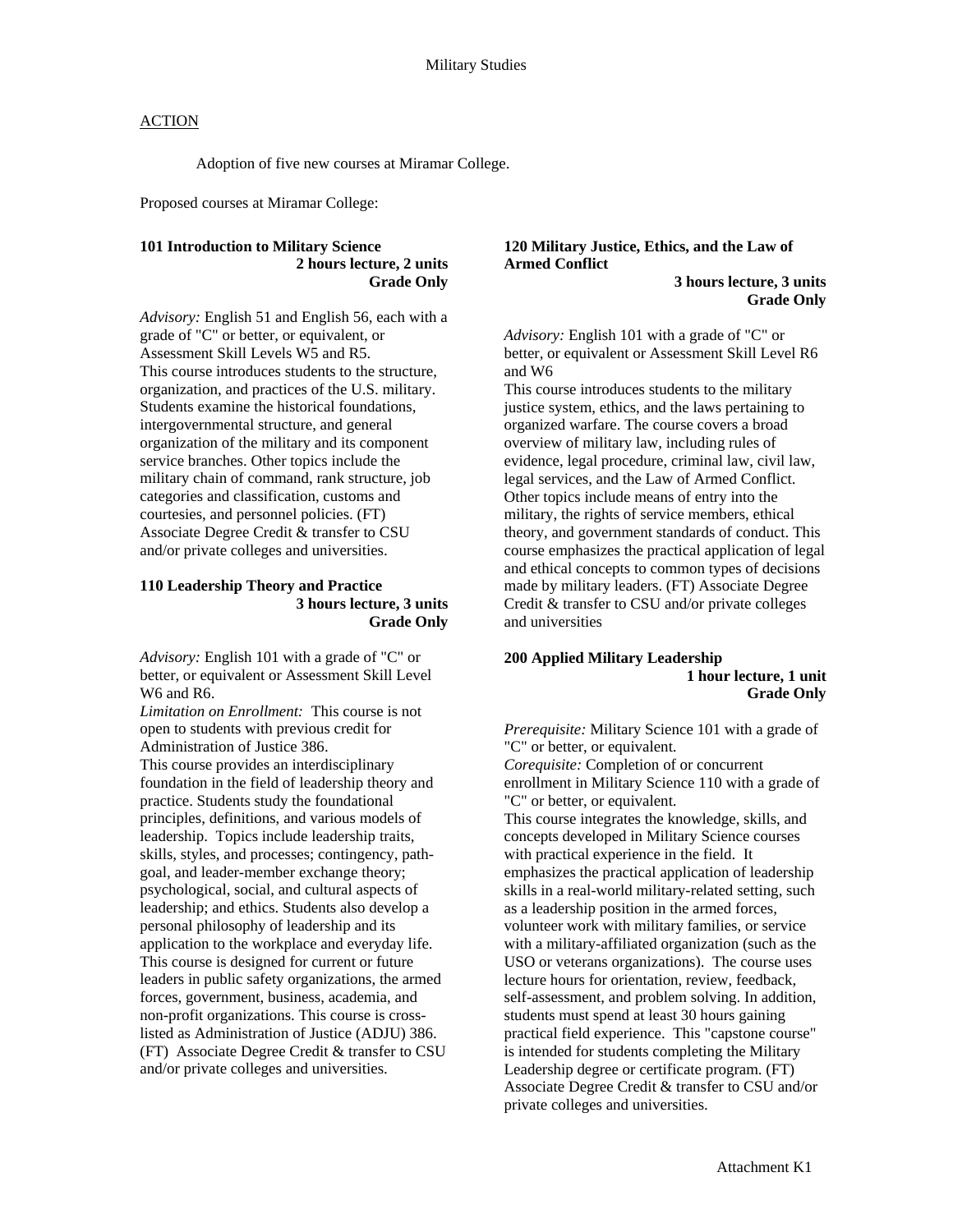## **270 Work Experience in Military Leadership 1 - 4 units, 1 hour other Grade Only**

*Limitation on Enrollment:* Must obtain an Add Code from Work Experience Coordinator for enrollment. To receive credit a student must complete a minimum of seven units during the semester, including work experience. A program of on-the-job learning experiences for students employed in a job related to their major. One unit of credit is earned for each 75 hours of paid employment or 60 hours of volunteer work. This course may be taken four times for a maximum of 16 units. However, the combined maximum credit for all Work Experience courses from all disciplines may not exceed 16 units. (FT) Associate Degree Credit & transfer to CSU and/or private colleges and universities.